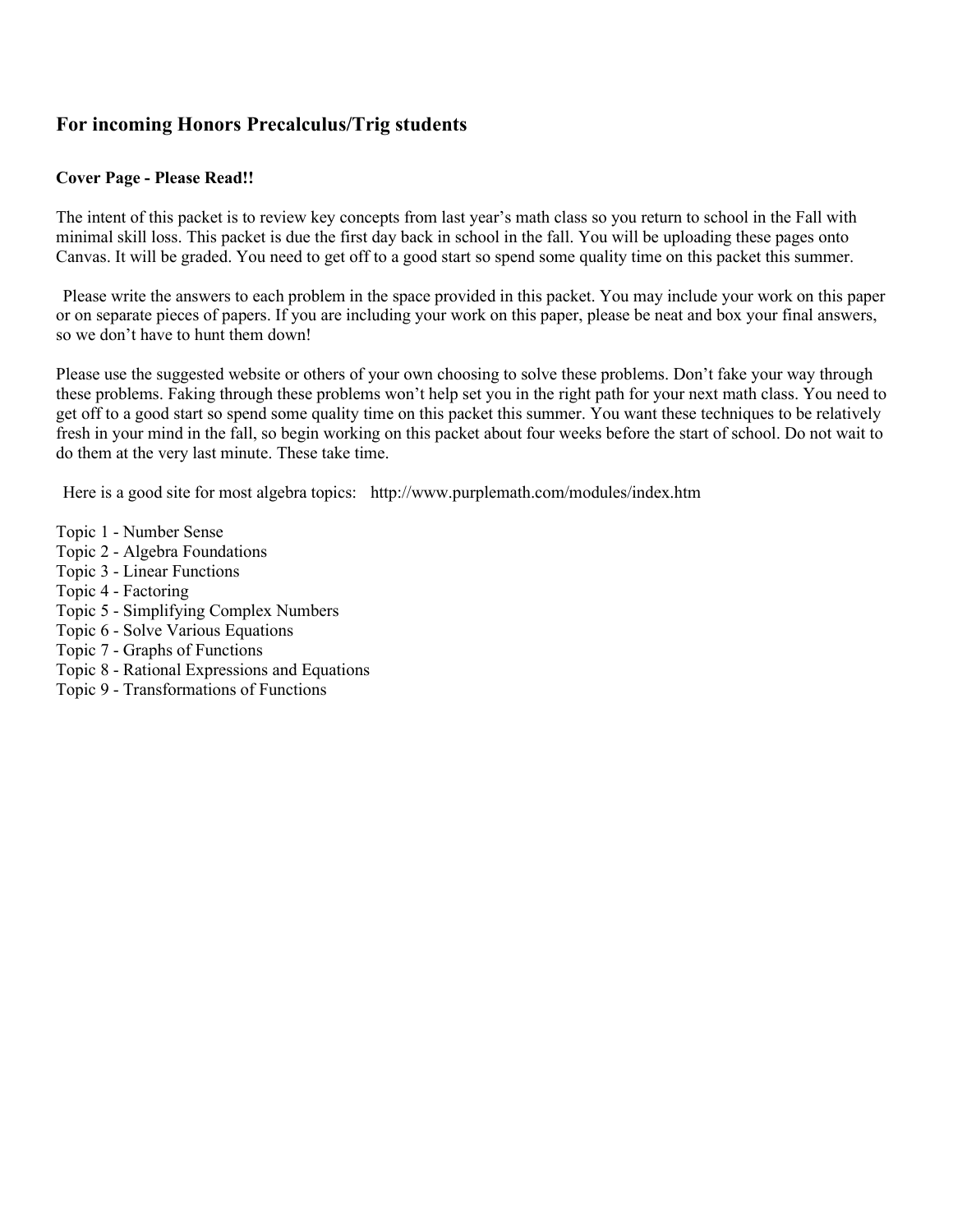### **Topic 1 - Number Sense Please complete this section without using a calculator.**

1. Perform the indicated operation.

$$
\frac{3}{14} + \frac{4}{21}
$$

2. Perform the indicated operation.

$$
\left(2+\frac{1}{6}\right)\left(1-\frac{4}{5}\right)
$$

3. Perform the indicated operation.

$$
\frac{\frac{1}{5} + \frac{1}{3}}{\frac{1}{15} + \frac{7}{35}}
$$

- 4. Evaluate the expression  $|-11| |-10|$ .
- 5. Evaluate the expression.

$$
\left(\frac{2}{5}\right)^{-2}
$$

6. Evaluate the expression.

$$
\left(\frac{7}{13}\right)^0\left(\frac{3}{4}\right)^7\left(\frac{9}{16}\right)^{-3}
$$

7. Write the exponential expression using radicals.

$$
\begin{array}{c}\n-\frac{5}{2} \\
11\n\end{array}
$$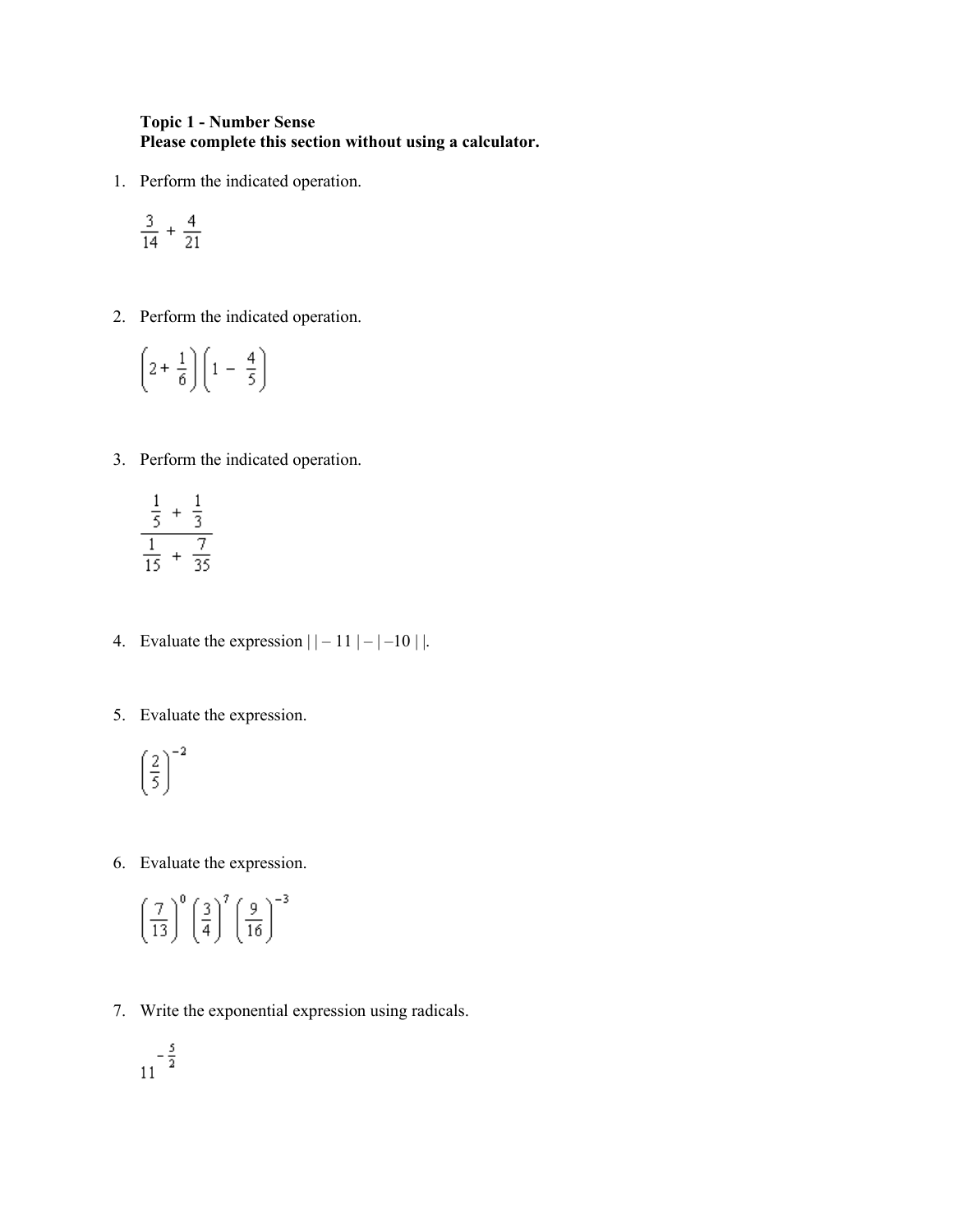8. Evaluate the expression.

$$
\sqrt[3]{405} \sqrt[3]{225}
$$

9. Simplify the expression.

$$
3\sqrt{576} - 3\sqrt{72}
$$

10. Rationalize the denominator.

$$
\frac{4}{\sqrt{3}+7}
$$

### **Topic 2 - Algebra Foundations**

- 11. Express the inequality  $2 < x < 5$  in interval notation.
- 12. Simplify the expression.

 $(2x)^{4}x^{5}$ 

13. Simplify the expression.

$$
\left(2x^2\right)^5 \left(\frac{1}{4}x^4\right)^4
$$

14. Simplify the expression.

$$
\frac{a^{-9}b^6}{a^{-4}b^4}
$$

15. Write the exponential expression using radicals.

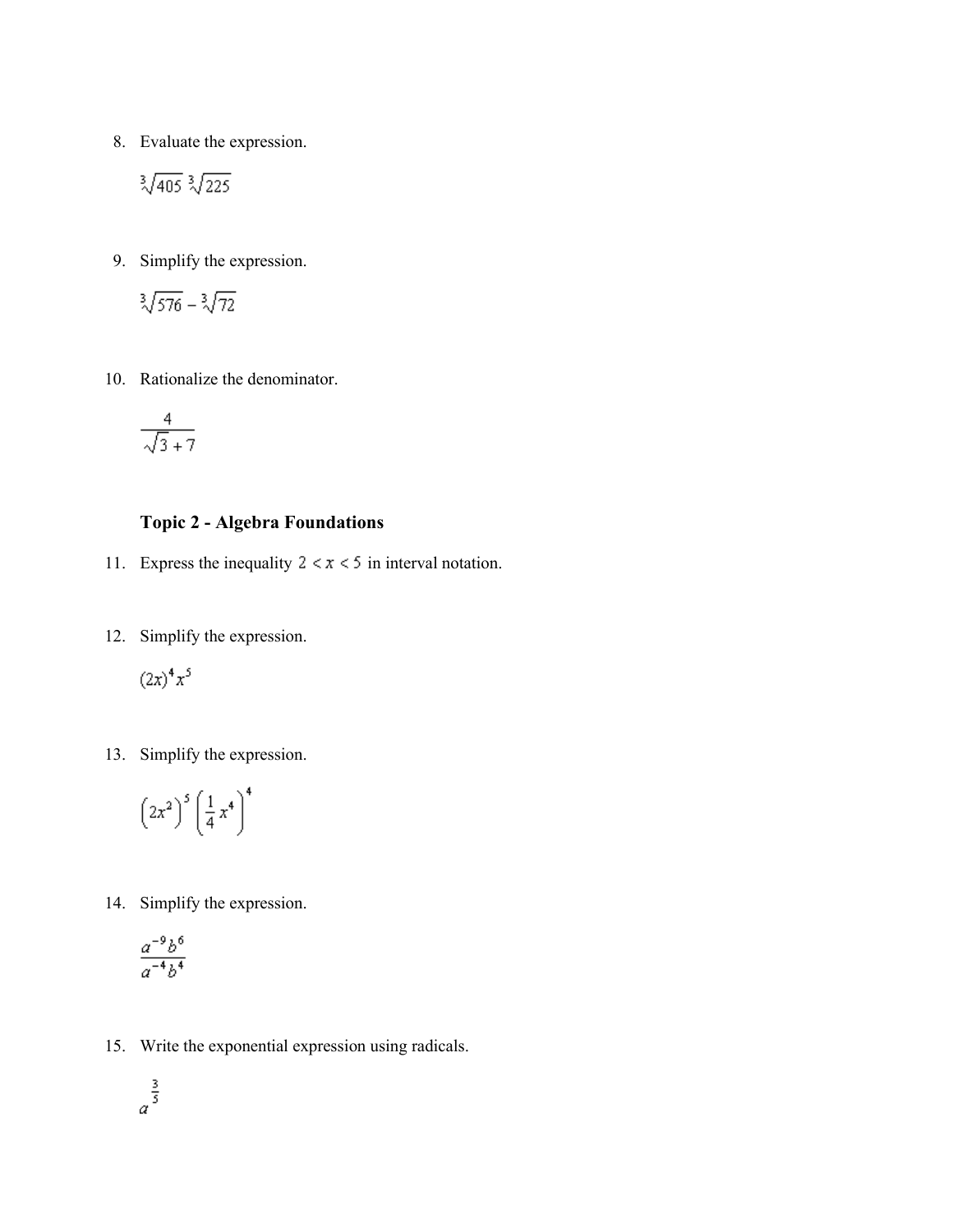16. Simplify the expression.

$$
\begin{array}{ccc}\n&\frac{2}{3} & \frac{1}{5} \\
x^3 & x^5\n\end{array}
$$

Assume that *x* is a positive number.

17. Simplify the expression.

$$
(25b)^{\frac{1}{2}}\left(9b^{\frac{1}{5}}\right)
$$

Assume that *b* is a positive number.

18. Perform the indicated operations and simplify.

$$
\left(6x^2 + x + 5\right) + \left(8x^2 - 5x - 4\right)
$$

19. Perform the indicated operations and simplify.

$$
4(5t-3)-(t^2+6)-5t(t-1)
$$

20. Perform the indicated operations and simplify.

$$
(t+5)(t+9)-6(t+6)
$$

21. Perform the indicated operations and simplify.

$$
(2-7y)^2
$$

22. Perform the indicated operations and simplify.

$$
\big(c+\frac{5}{c}\big)^2
$$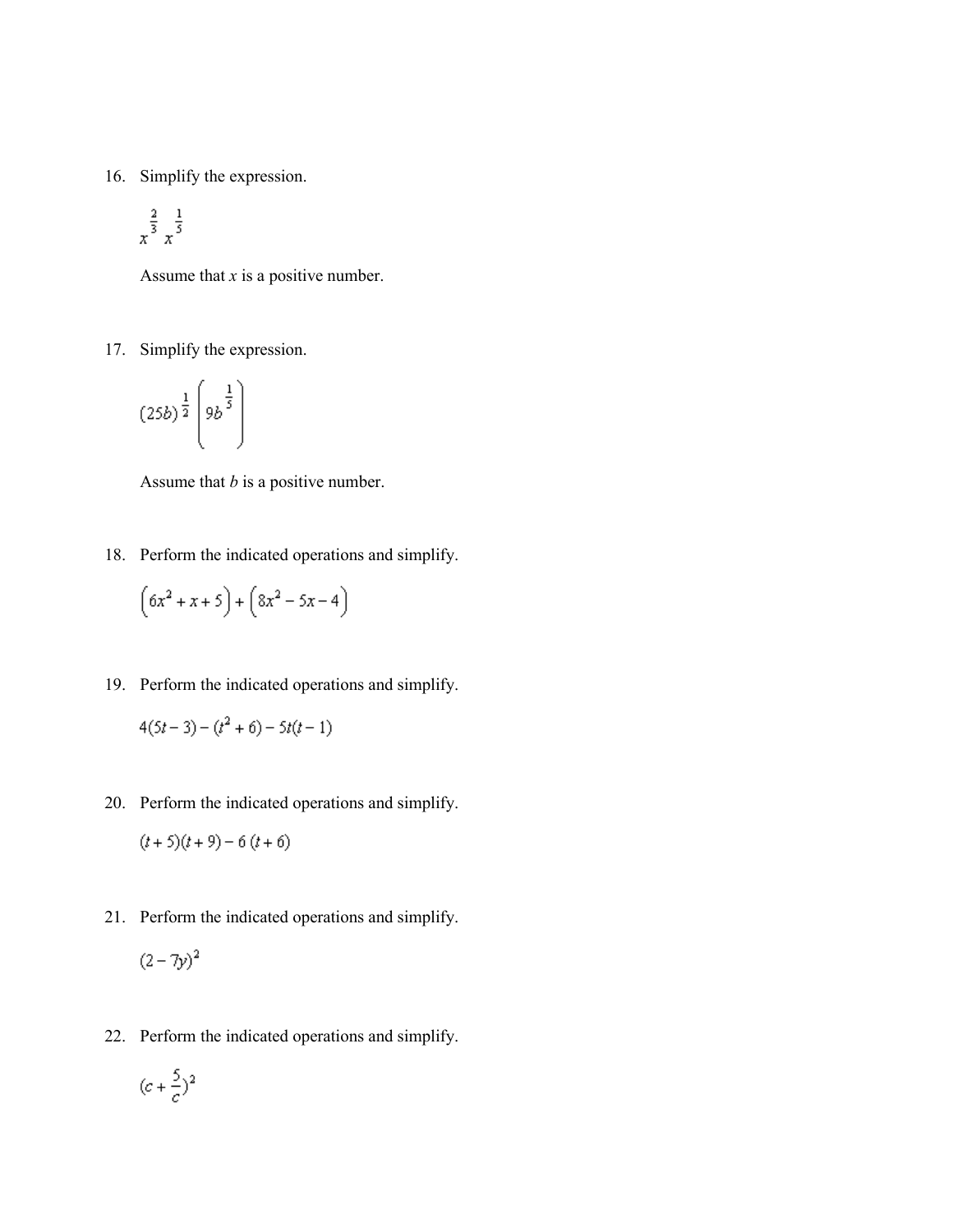23. Perform the indicated operations and simplify.

$$
\left(\sqrt{a} + \frac{1}{b}\right)\left(\sqrt{a} - \frac{1}{b}\right)
$$

24. Perform the indicated operations and simplify.

$$
(x^2 + x - 6) (x^3 - x + 10)
$$

- 25. Given the function  $f(x) = 8x^2 + 4x 1$ , find  $f(6)$ .
- 26. Given the function  $f(x) = 3 |x-4|$ , find  $f(11)$ .
- 27. Determine whether the equation defines *y* as a function of *x*.  $4x + 7y = 28$
- 28. Determine whether the equation defines *y* as a function of x.

$$
x^2 + (y - 1)^2 = 16
$$

- 29. What is the domain of the function  $f(x) = \frac{9}{5x + 10}$ ?
- 30. What is the domain of the function  $f(x) = \frac{x+8}{x^2-36}$ ?

## **Topic 3 - Linear Functions**

31. A line passes through  $(1, -5)$  and  $(-3, 7)$ . **a.** Write an equation for the line in point-slope form. **b.** Rewrite the equation in slope-intercept form.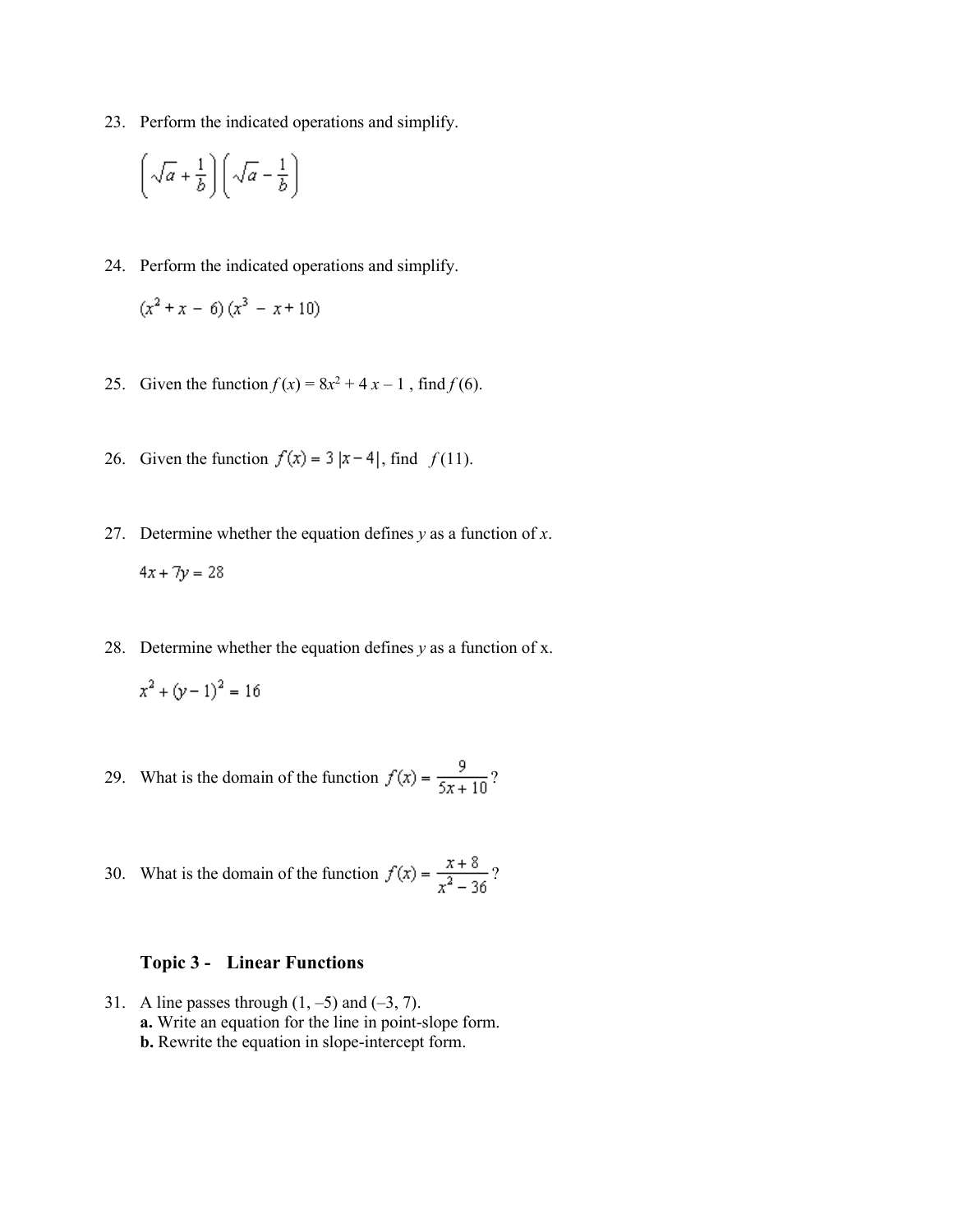- 32. Find an equation for the line that passes through (2, 6) and perpendicular to  $y = -\frac{5}{4}x + 1$ .
	- 33. Find an equation for the line that passes through (–4, 6) and parallel to  $y = -3x + 4$ .
	- 34. Write an equation of a line that has the same slope as  $2x 5y = 12$  and the same *y*-intercept as  $4y + 24 = 5x$ .
	- 35. Solve the system of linear equations

$$
\begin{cases} 5x + 3y = -6 \\ 3x - 2y = 4 \end{cases}
$$

- 36. Solve the system of linear equations<br>  $\begin{cases} x + y + 3z = -4 \\ -x y 2z = 5 \\ 2x z = -3 \end{cases}$
- 37. Solve the system of linear equations<br>  $\begin{cases} 5x y = 5 \\ 5x 3y = 15 \end{cases}$

### **Topic 4 - Factoring**

38. Factor out the common factor.

$$
(z + 5)^2 - 8(z + 5)
$$

39. Factor the trinomial.

$$
x^2-10x+24
$$

40. Use a Factoring Formula to factor the expression.

$$
8s^3 - 27t^3
$$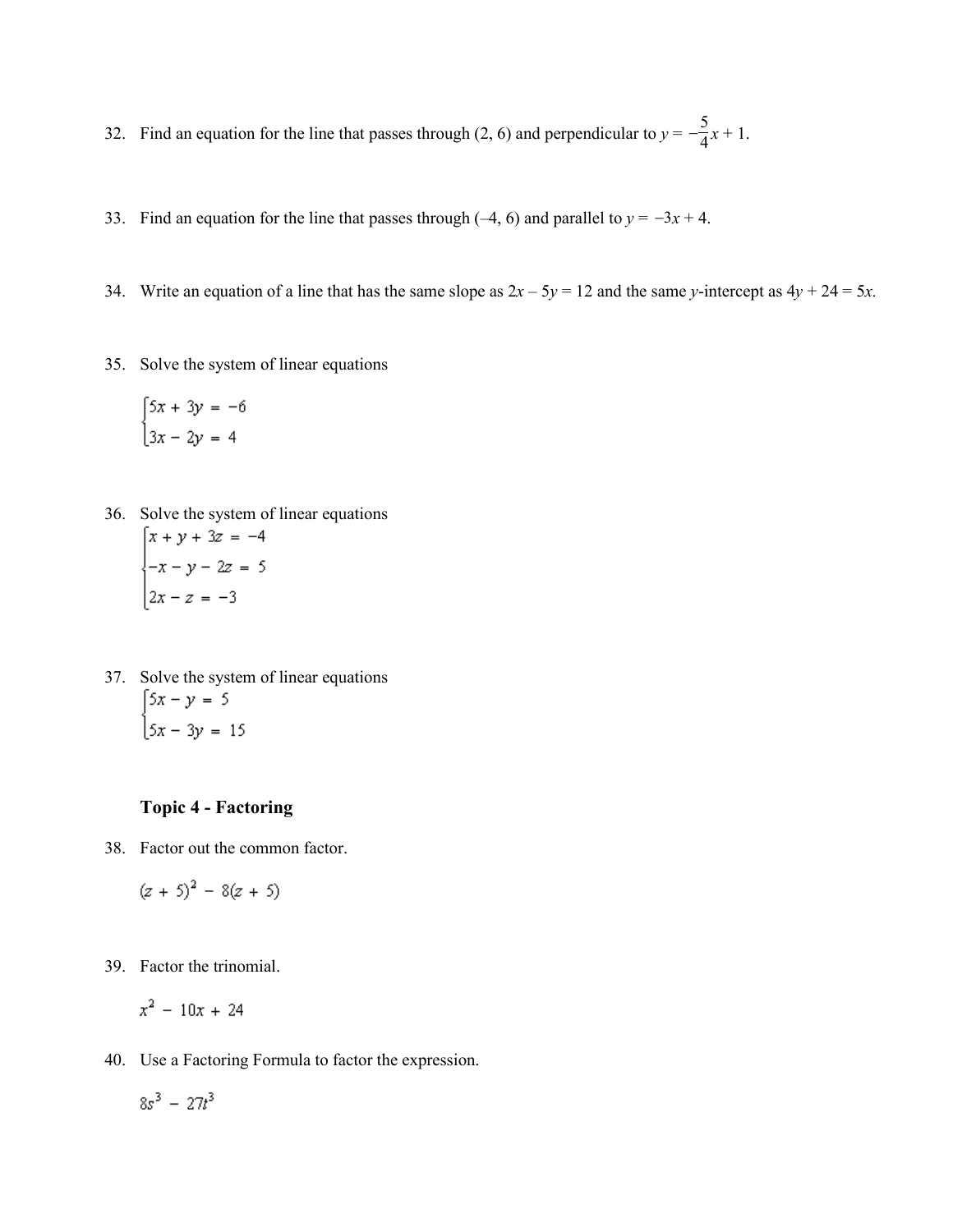41. Use a Factoring Formula to factor the expression.

$$
9z^2 - 12z + 4
$$

 $\overline{a}$ 

42. Factor the expression by grouping terms.

$$
2x^3 + x^2 - 10x - 5
$$

43. Factor completely.

$$
9x^5 + 36x^9
$$

44. Factor completely.

$$
x^2 + 3x - 54
$$

45. Factor completely.

$$
3x^2 + 11x + 10
$$

46. Factor completely.

$$
27x^3-1
$$

47. Use  $u = a^2 + 4$  to factor completely.

$$
(a^2 + 4)^2 - 21(a^2 + 4) + 104
$$

48. Factor *P* into linear factors.  $P(x) = x^4 - x^2 - 2$ 

## **Topic 5 - Complex Numbers Simplify and write the result in the form a + bi.**

49.  $(8 + 9i) + (6 - 6i)$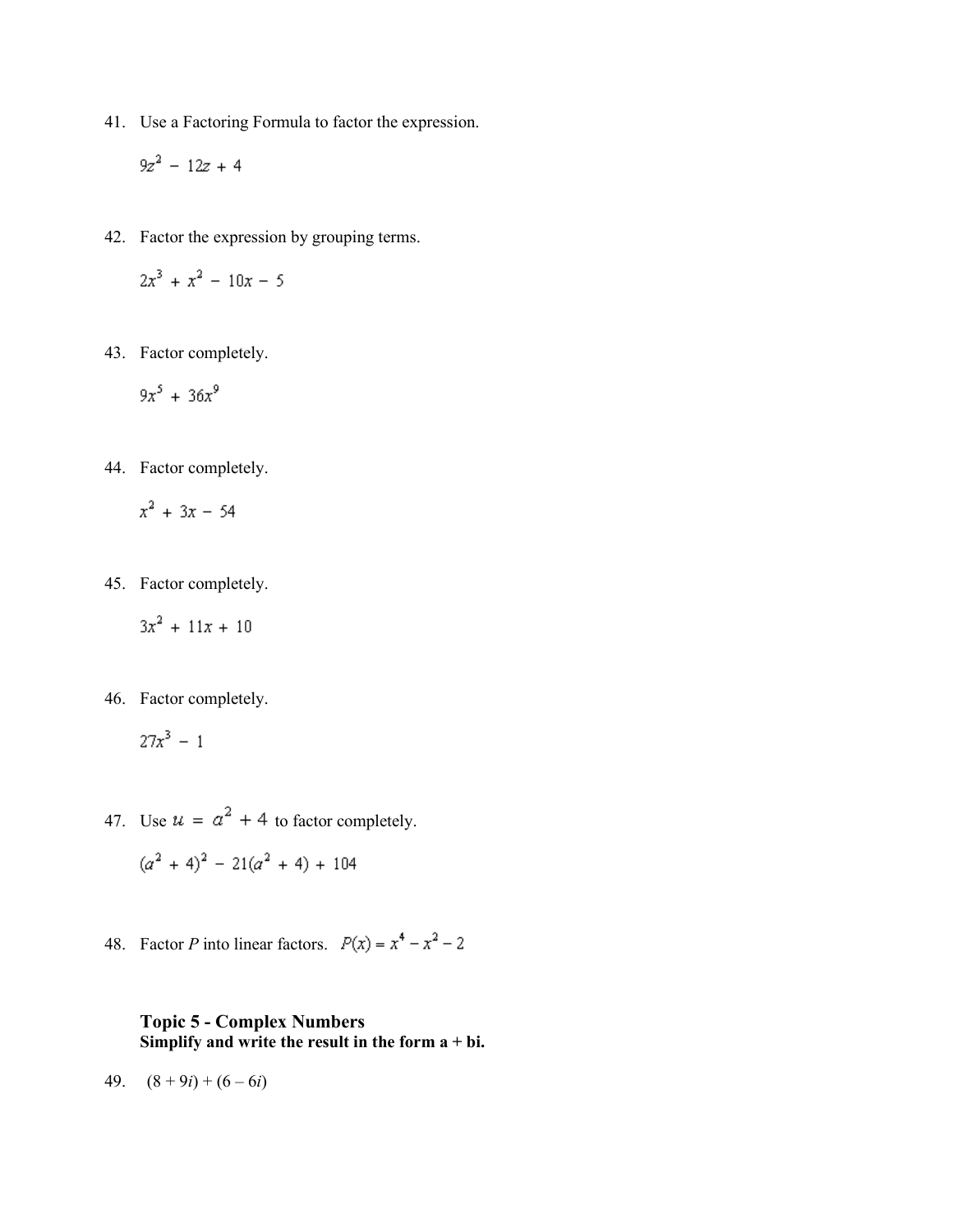50. 
$$
4(-3 + 16i)
$$

51. (3 + 10*i*)(3 – 9*i*)

$$
52. \quad \frac{100 - 50i}{4 - 3i}
$$

$$
53. \ \ \frac{20}{2-4i}
$$

$$
54. \quad \frac{30+12i}{6i}
$$

$$
55. \quad \frac{78}{5+i} - \frac{26}{5-i}
$$

# **Topic 6 - Solving Equations**

56. Solve the equation.

$$
\frac{z}{7} = \frac{4}{35} z + 2
$$

57. Solve the equation.

$$
3(x + 2) + 14 = -2(x + 8) + 1
$$

58. Solve the equation.

$$
(t-2)^2 = (t+2)^2 + 72
$$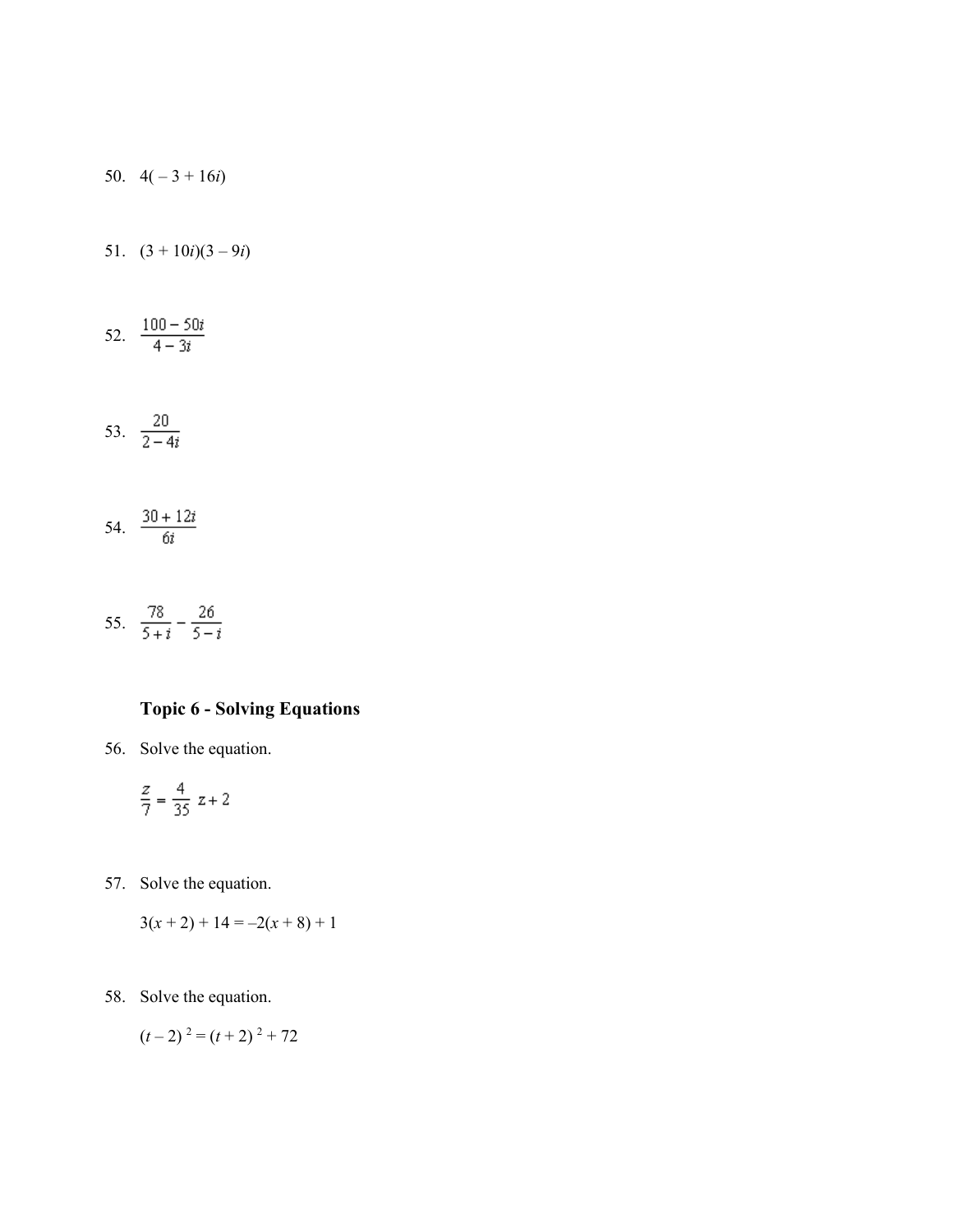59. Solve the equation.

$$
\sqrt{8} + \sqrt{72} = \frac{7x + 6}{\sqrt{8}}
$$

60. Solve the equation.

$$
\frac{1}{x} - \frac{3}{2x + 16} = \frac{1}{2x^2 + 16x}.
$$

- 61. Find all real solutions of the equation  $x^2 49 = 0$ .
- 62. Find all real solutions of the equation  $3x^2 12 = 0$ .
- 63. Find all real solutions of the equation.

$$
(x+9)^2 = 16
$$

64. Find all real solutions of the equation.

$$
(x-4)^3 + 1 = 0
$$

- 65. Find all real solutions of the equation  $\sqrt[3]{x} = 4$ .
- 66. Solve the equation  $P = 7l + 5w$  for *l*.
- 67. Solve the equation by factoring.

$$
6w^2 = 11w - 3
$$

68. Find all real solutions of the equation.

$$
\theta^2-\frac{9}{8} \; \theta+\frac{81}{256}=0
$$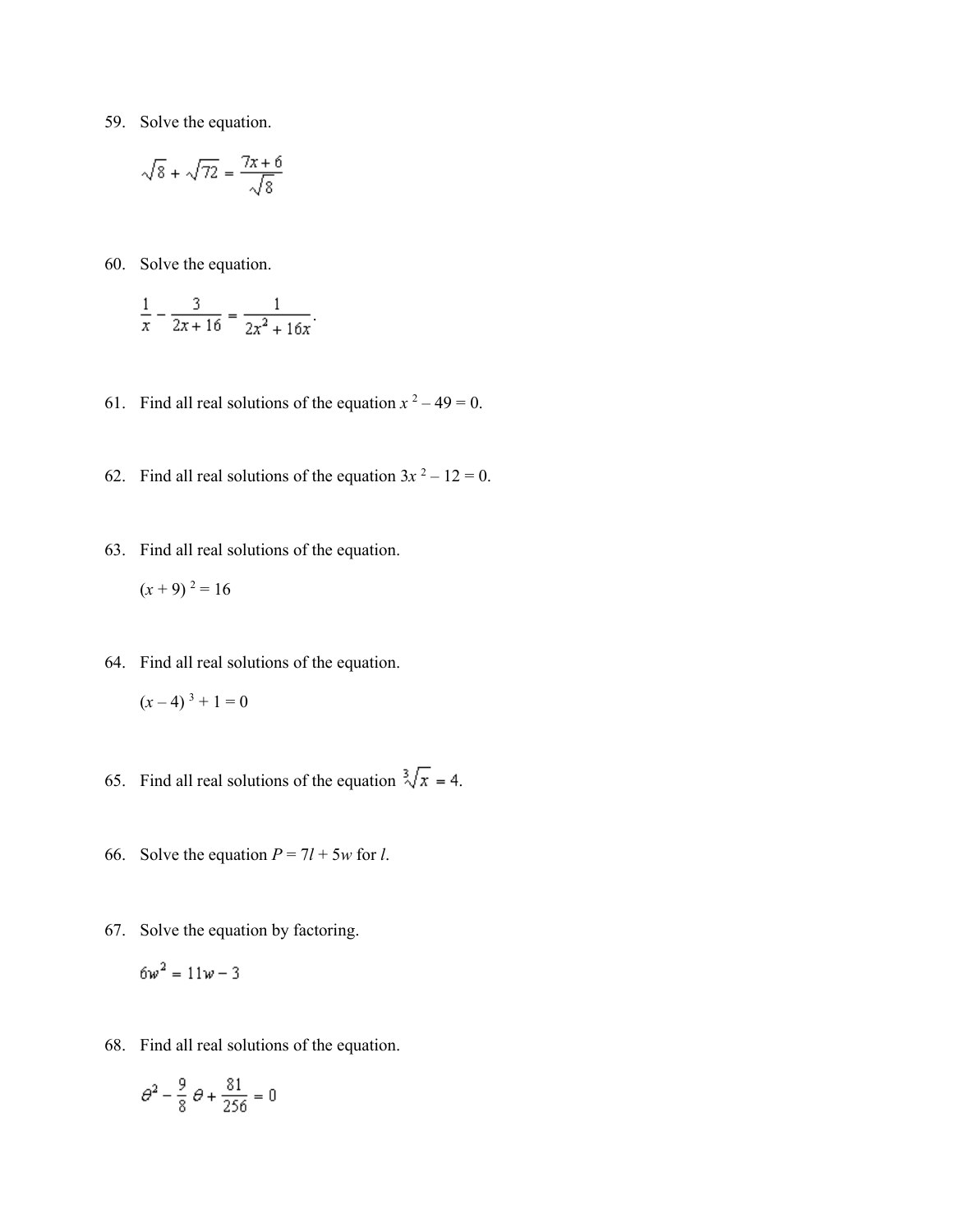- 69. Find all solutions of the equation  $x^2 + 9 = 0$  and express them in the form  $a + bi$ .
- 70. Find all solutions of the equation  $2x^2 8x + 16 = 0$  and express them in the form  $a + bi$ .
- 71. Find all solutions of the equation  $z + 4 + \frac{20}{z} = 0$  and express them in the form  $a + bi$ .

### **Topic 7 - Graphs of Functions Use the degree, middle and end behaviors to solve the problem or sketch the graph.**

- 72. Graph  $y + 2 = -(x 4)$
- 73. Use the slope and *y*-intercept to graph the equation.  $y = \frac{3}{4}x - 3$

#### 74.



75. Graph  $y = -3$ 

### 76. Graph  $x = -4$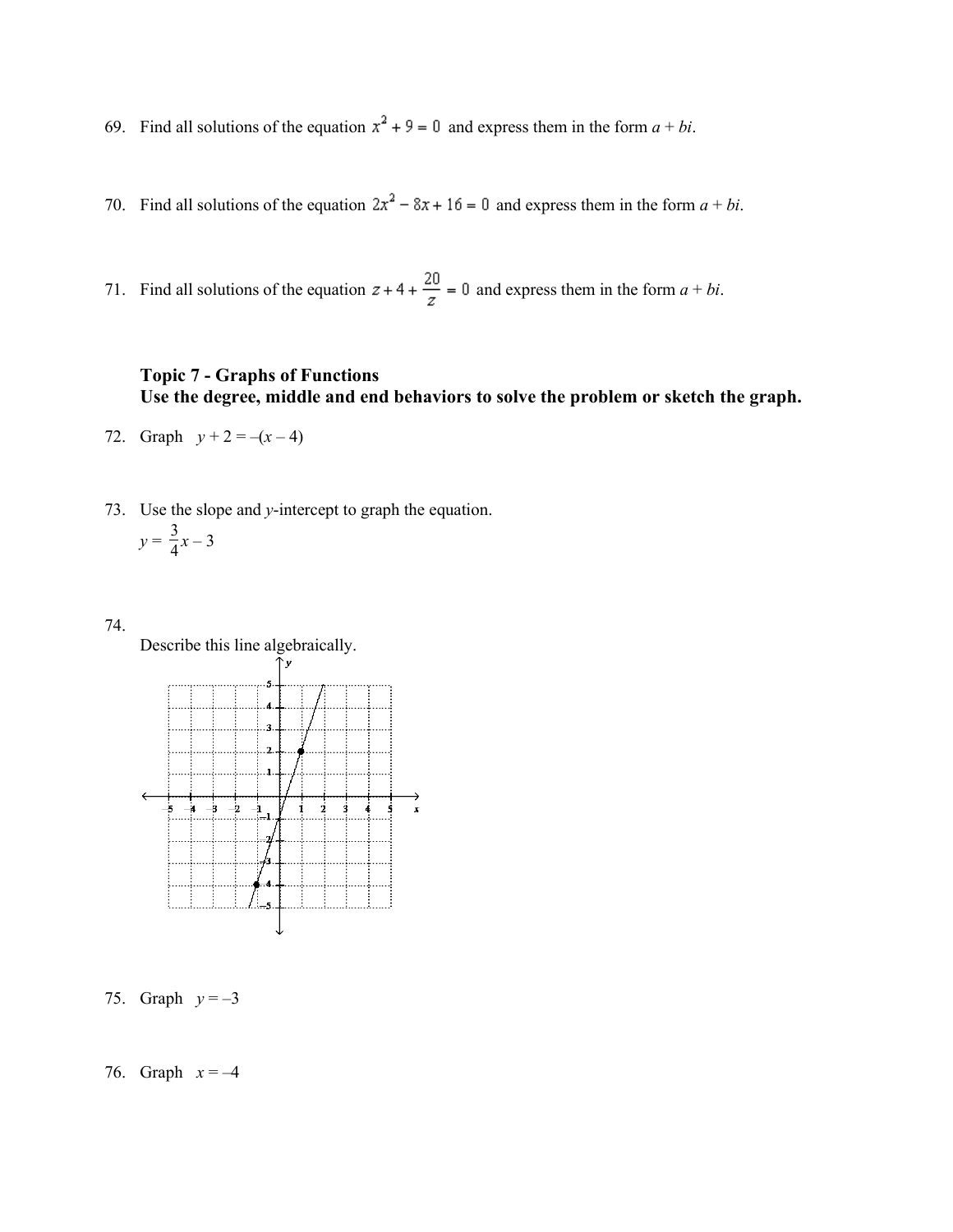77. Find the coordinates of the local extrema of the function.

$$
y = x^2 - 4x
$$

78. Find the domain and range of the function.

$$
f(x) = x^2 - 10x + 9
$$

79. How many local maxima and minima does the polynomial have?

$$
y = 0.2x^{5} + 2x^{4} - 11x^{3} - 25x^{2} + 200x + 3
$$

80. Find all rational zeros of the polynomial.

$$
P(x) = x^4 - 26x^2 + 25
$$

81. Find all the real zeros of the polynomial.

$$
P(x) = 8x^3 - 12x^2 + 2
$$

82. Find all of the real zeros for the following polynomial and sketch the graph of *P.*

$$
P(x) = x^3 - 6x^2 - 9x + 54
$$

- 83.  $P(x) = x^4 + 16x^2$  Find all zeros of *P*, real and complex.
- 84. Find all zeros of *P*, real and complex.  $P(x) = x^3 + 8$
- 85. Factor the polynomial  $P(x) = x^3 + x^2 + 25x + 25$  completely and find all its zeros.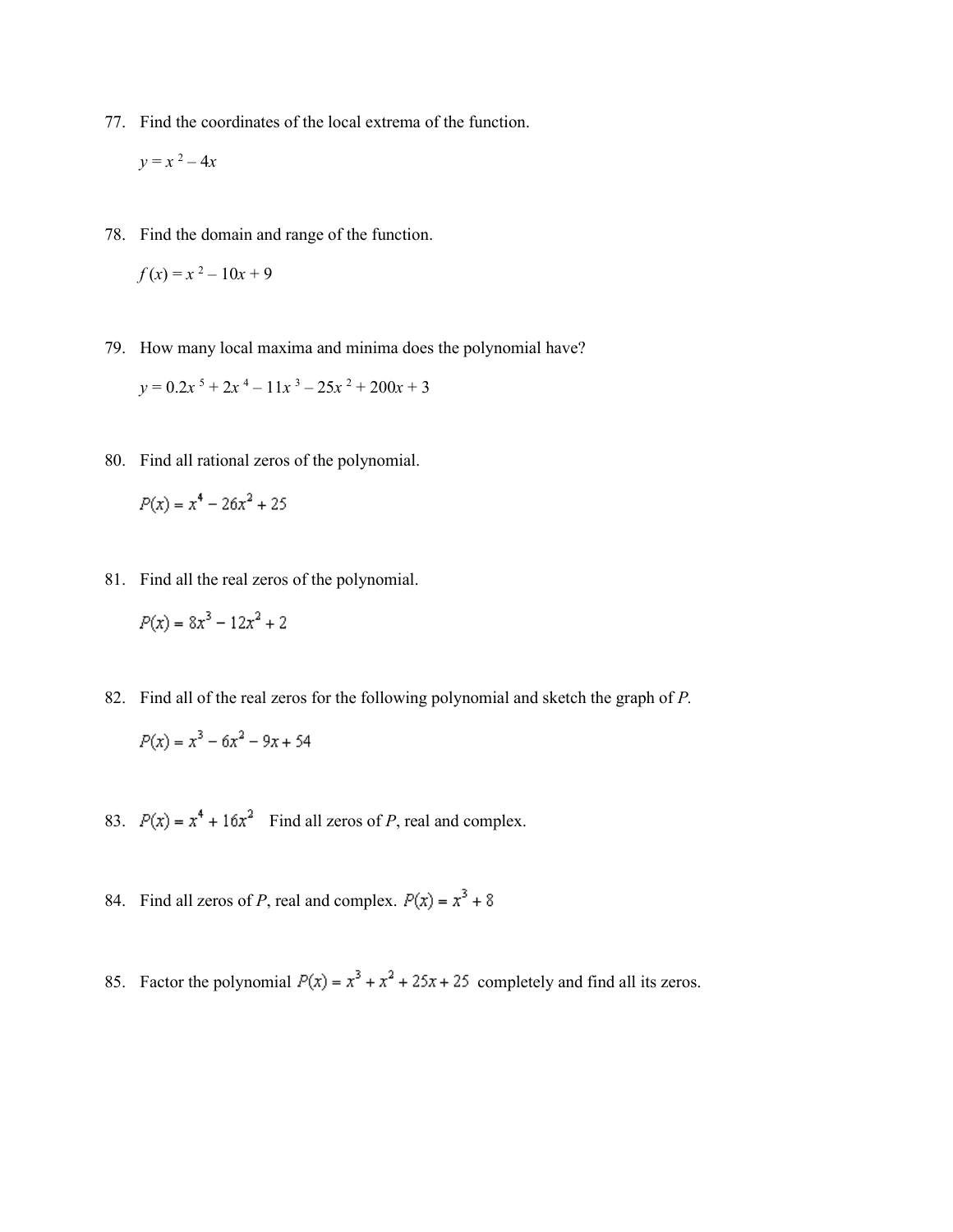86. The graph of a polynomial function  $P(x) = -\frac{1}{27}x^4 + \frac{4}{27}x^3$  is given.



(a) From the graph, find the *x*-intercept(s).

 $x = \_$ 

(b) From the graph, find the *y*-intercept(s).

- *y* = \_\_\_\_\_\_\_\_\_\_
- (c) From the graph, find the coordinates of all local maxima.
- (d) From the graph, find the coordinates of all local minima.
- 87. Find the minimum or maximum value of the function.

 $f(x) = x^2 + x + 2$ 

88. Sketch the graph of the function.

$$
P(x) = (x-1)(x+1)(x-2)
$$

89. Sketch the graph of the function.

$$
P(x) = \frac{1}{3}(x+1)^3(x-3)
$$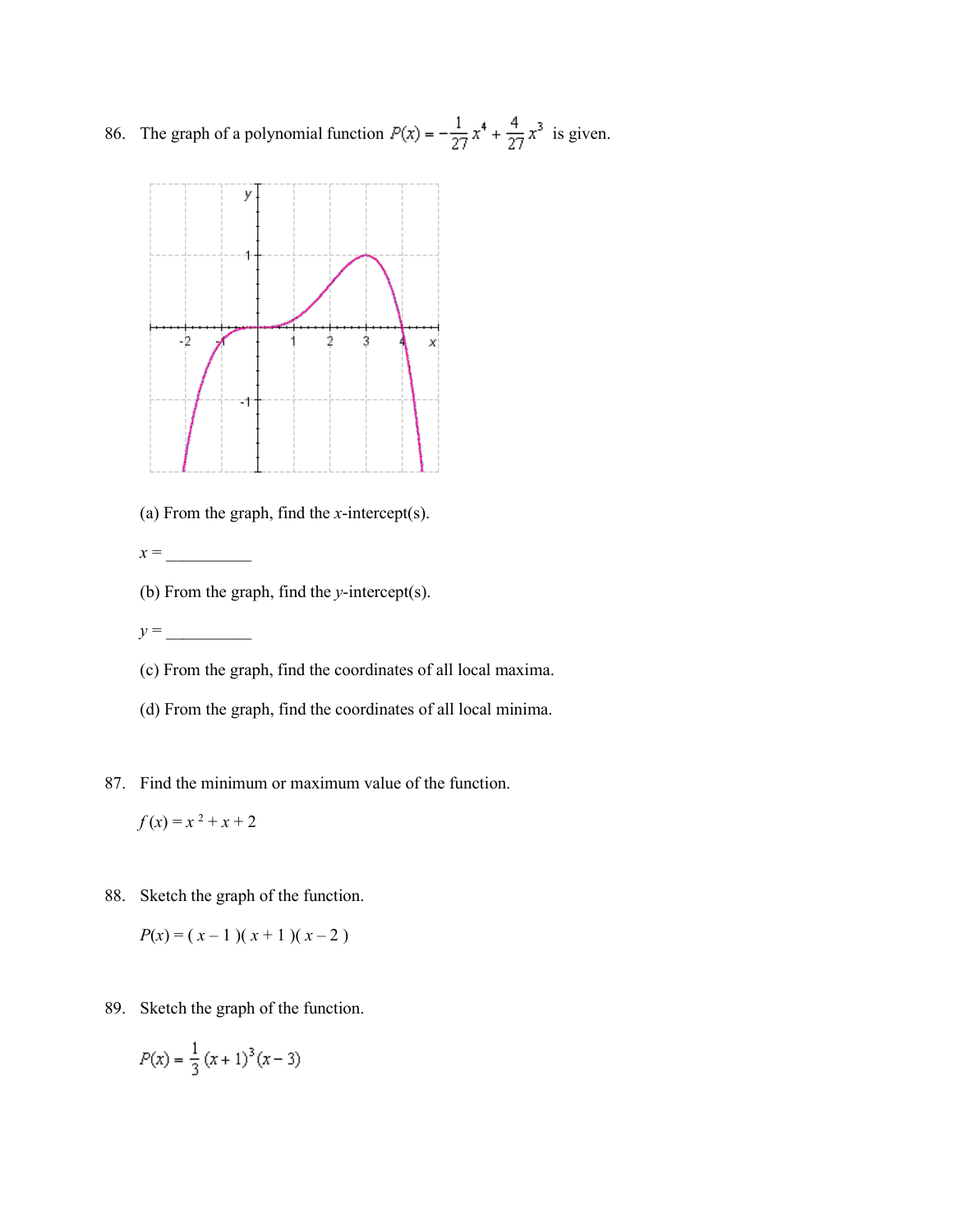90. Sketch the graph of the function.

$$
P(x) = (x-2)^2(x-3)
$$

91. Find the inverse function of  $f(x) = 9x + 45$ . Sketch both functions on the same coordinate plane.

### **Topic 8 - Rational Expressions and Equations**

92. Simplify the expression.

$$
\frac{x-7}{x^2-49}
$$

93. Simplify the expression.

$$
\frac{3y^2-4y-7}{9y^2-49}+\frac{y^2-2y-3}{3y^2-2y-21}
$$

94. Simplify the expression.

$$
\frac{1}{x+3} + \frac{1}{x+1}
$$

95. Simplify the expression.

$$
\frac{x}{x^2+4x+3} - \frac{5}{x^2+6x+5}
$$

96. Simplify the expression.

$$
\frac{1}{x+3} - \frac{2}{(x+3)^2} + \frac{8}{x^2-9}
$$

97. Simplify the expression.

$$
\frac{1+\frac{1}{x-8}}{1-\frac{1}{x-8}}
$$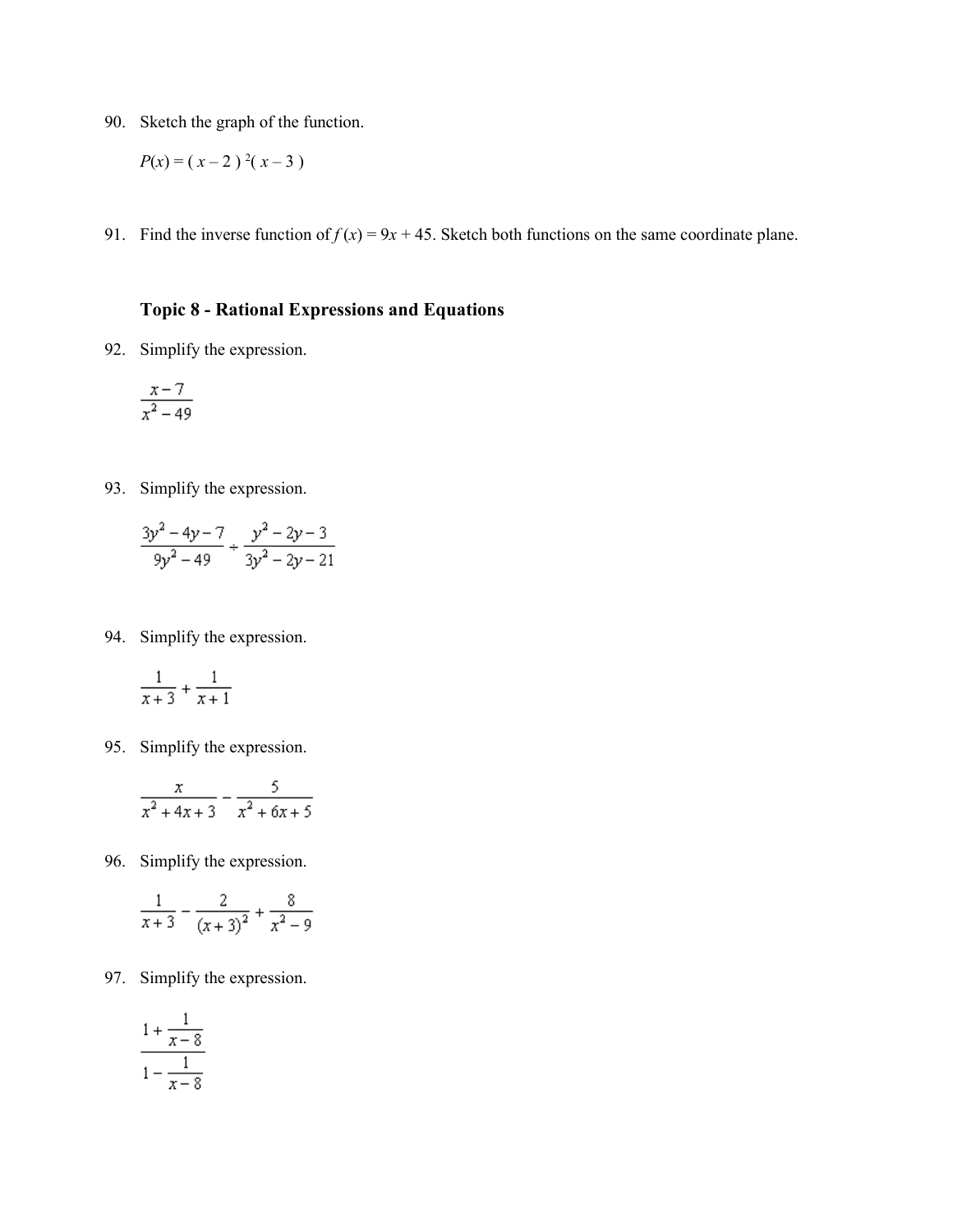98. Solve the equation.

$$
\frac{1}{x} = \frac{9}{4x} + 5
$$

99. Solve the equation.

$$
\frac{8}{x-9} + \frac{10}{x+9} = \frac{108}{x^2 - 81}
$$

100. Find all real solutions of the equation.

$$
\frac{1}{x-4} - \frac{25}{x^2} = 0
$$

101. Find all real solutions of the equation.

$$
\left(\frac{x}{x+6}\right)^2 = \frac{6x}{x+6} - 9
$$

### **Topic 9 - Transformations of Functions**

- 102. Consider a family of functions  $f(x) = 2(x-c)^3$ . Graph all the given members of the family in the viewing rectangle indicated.
	- (a)  $c = 0, 2, 4, 6$ ; [-10, 10] by [-20, 20]
	- (b)  $c = 0, -2, -4, -6$ ; [-10, 10] by [-20, 20]

How does the value of *c* affect the graph?

- 103. Consider a family of functions  $f(x) = 4x^2 + c$ . Graph all the given members of the family in the viewing rectangle indicated.
	- (a)  $c = 0$ , 8, 16, 24; [-5, 5] by [-40, 40]
	- (b)  $c = 0, -8, -16, -24; [-5, 5]$  by  $[-40, 40]$

How does the value of *c* affect the graph?